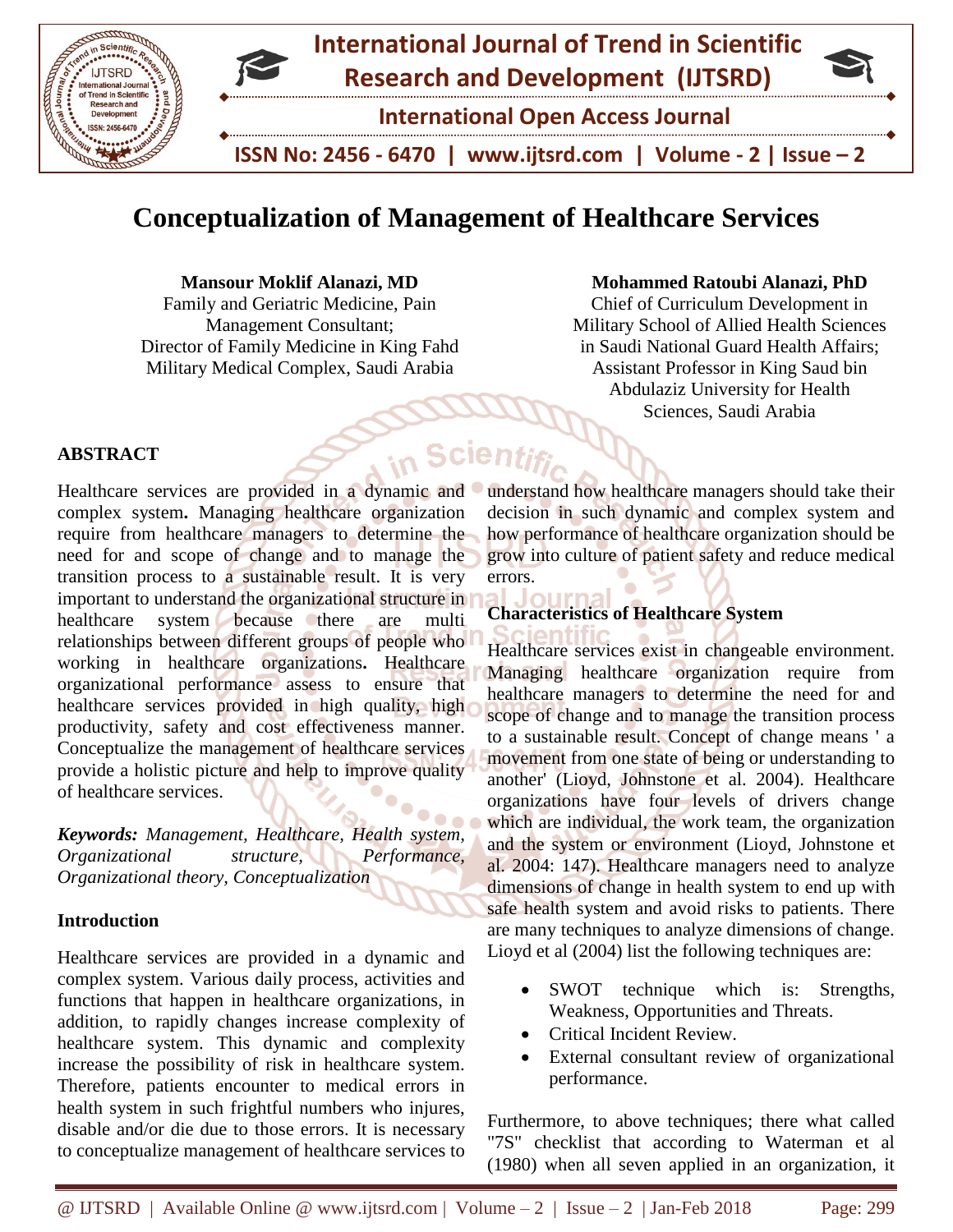will achieve its objectives in efficient way. The seven factors are strategy, structure, system, style, staff, skills and shared values and beliefs (Lioyd, Johnstone et al. 2004: 155).

nurse could confuse and make mistakes if different and clash orders came from doctor and head nurse for the same process.

Conceptualize work design in healthcare sector is important to enhance patient safety and avoid possible risk inside healthcare organizations. It is very important to know who works in healthcare, types of job design activities and characteristics of the health workforce to discover why errors happen in healthcare system. In addition, it is crucial to recognize that healthcare systems have very wide professional specialties or categories. The numbers of professional categories expand from 12 specialties in 1950 to 105 in 1980 (Courtney, Klinken et al. 2002). There are many types of job design activities, but the most common designs are job rotation, job enlargement, job enrichment, flexible working hours, job sharing and multi-skilling (Courtney, Klinken et al. 2002: 233-238). Health workforce has unique characteristics, for example, in most countries nurses are female and there are diverse culture and language between patients and healthcare professionals. Therefore, conceptualize work design in healthcare institutions is essential to put strategic plans to minimize risk and improve patient safety.

#### **Organizational Structure**

**Develo** 

Organizational structure and performance had been emphasized from a long of time to increase productivity and quality. There are a lot of theorists who focus on organizational structure and performance, such as, Frederick W.Taylor (1911), Henri Fayol (1919), LyndallUrwick (1944), Luther Gulick (1937) and Max Weber (1900s) (Courtney, Nash et al. 2002: 265). It is very important to understand the organizational structure in healthcare system because there are multi relationships between different groups of people who working in healthcare organizations. There are relationship between patients and health workers from one side and relationship between health workers themselves in the other side. Management scientists focus on management practices to clarify division of labor, chain of command, rules and regulation and coordination of activities to provide services to customers in costeffective and efficient way (Courtney, Nash et al. 2002). Focus on management practices in healthcare organizations is important to create safer health system. For example, if chain of command not clear

There are different types of organizational structure. The most common types in healthcare organizations are functional, divisional, product/market and matrix designs (Courtney, Nash et al. 2002). The functional organizational design is grouping workers who doing the same functions or tasks together. In healthcare organizations, medical division, nurse division, allied health division, pharmacy division and administrative services are examples of functional organizational structure. The divisional and product/market designs used in a broader product range which functional structure cannot did. An example of this design in healthcare system are division of surgery which could contain large product range, such as, vascular, cardiac, ENT, head and neck, neurosurgery and anesthetics. The matrix design contains characteristics of both functional and divisional designs. An example of matrix design in healthcare is hospitals, where 'continuous interchange between product and the function' occurs (Griffith 1995 cited in Courtney, Nash et al. 2002). Matrix design play vital role to improve patient safety and reduce medical errors Resear because enhance cooperation and communication between members of multidisciplinary departments are features of this design.

#### **Organizational Performance**

Measuring organizational performance in healthcare system is required to conceptualize management of healthcare services. Healthcare managers should assess performance of their healthcare organizations to ensure that the mission and the goals of their organizations are achieved. Therefore, it is very difficult to create safety culture while punitive approach exists. According to Isouard et al (2002) improve patient care performance require efficacious, appropriate, timely, effective, well coordinated, safe, efficient, and caring and respectful care (Isouard, Messum et al. 2002: 336). There are many approaches to improve health organizational performance. The main approaches include total quality management, best practice, benchmarking, balanced scorecard, risk management and evidence –based decision making. Improving health organizational performance affects quality of care and patient safety. Therefore, it is essential to measure health care organizational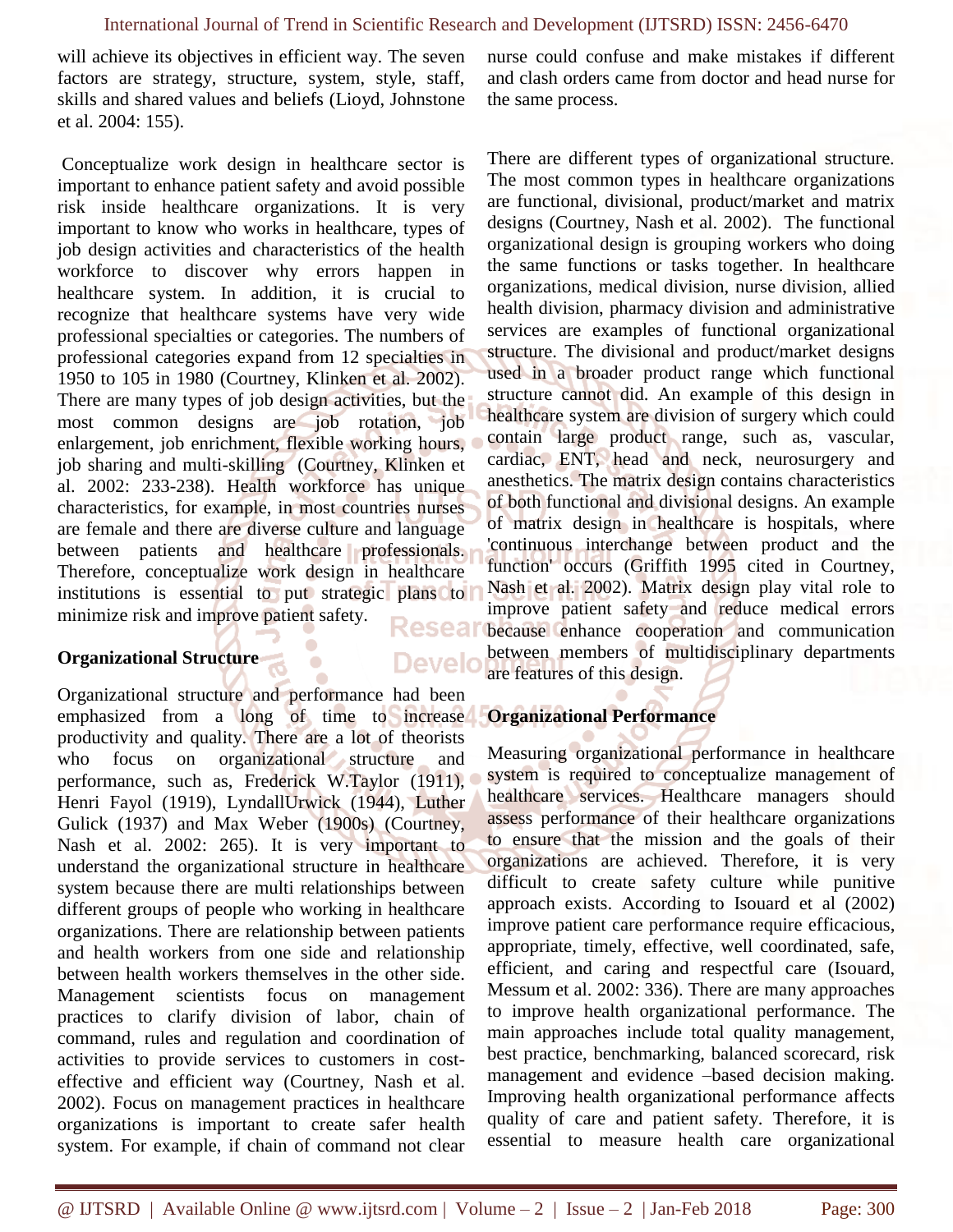performance to ensure safety of patients and avoid adverse events.

Healthcare organizational performance assess to ensure that healthcare services provided in high quality, high productivity, safety and cost effectiveness manner. Performance of healthcare organizations evaluate in terms of efficacy, effectiveness, appropriateness, productivity and efficiency (Flood, Shortell et al. 1997). There are some factors that should be considered in evaluation of organization performance. Knowing nature of organization, the impact of time frames, the domains of the activities being evaluated, the level of analysis and the perspective of interested stakeholders in organization are the most factors that should be realized in assessing organization performance (Flood, Shortell et al. 1997: 392).

## **Organizational Theory**

Organization theory is important to be understood in healthcare organizations. Organization theory is defined as ' the systemic study and careful application of knowledge about how people – as individuals and as groups- act within organization' (Organizational Theory 2010). Healthcare organizations as any organization consist of group of people (doctors, nurses, technicians, pharmacists, and administrators) who work together for specific purposes. Harm patients in healthcare organizations is certainly not any of these purposes, however, it is happen. Therefore, understanding organizational theory and how people in health organizations act either with patients or between themselves can help in improve patient safety and avoid preventable adverse events.

Healthcare organizations are unique. There are special characteristics that signalize or differentiate healthcare organizations than other types of organizations. According to Shortell and Kaluzny (2000:13) the most differences are:

- 1. Defining and measuring output are more difficult
- 2. The work involved is more variable and complex
- 3. More of the work is of an emergency and nondeferrable nature
- 4. The work permits little tolerance for ambiguity or error
- 5. The work activities are highly interdependent, requiring a high degree of coordination among diverse professional groups

6. Dual lines of authority which create problems of coordination and accountability and confusion of roles.

There are several perspectives that show how organization works. Organization theory helps to draw a ' mental map' that clarifies how things connected and how things happen. The major perspectives of how organizations work include classical bureaucratic theory, the scientific management school, the human relations school, contingency theory, resource dependence theory, the strategic management perspective, population ecology theory and institutional theory (Shortell and Kaluzny 2000: 20). The previous theories play major role to demonstrate structure and functioning of healthcare organizations.

## **Conclusion**

In brief, conceptualize the nature of healthcare organizations allow policy makers to understand why medical errors occur and why health workers make mistakes. It can be clearly seen that conceptualize the management of healthcare services provide a holistic picture regarding the unique characteristics of healthcare systems. The understanding of organizational structure and performance is essential to achieve better and safer healthcare system. Thus, the conceptualization of management of healthcare services will help to improve safety in healthcare organizations.

## **References**

- 1. Lloyd, P., Johnstone, P. L., & Dwyer, J. (2004). Managing and Leading change. In M. Harris & Associates (Eds.), *Managing Health Services: concepts and practice*. Marrickville: Southwood Press.
- 2. Courtney, M., Klinken, A., Majoor, J., & Ibrahim, J. (2002). Work design in health care In M. Harris & Associates (Eds.), *Managing Health Services: Concepts and Practice*. Marrickville: Sothwood Press.
- 3. Courtney, M., Nash, R., & Montgomery, J. (2002). Strategy and Orgnizational Design in health care. In M. Harris & Associates (Eds.), *Manging Health Services: Concepts and Practice*. Marrickville: Southwood Press.
- 4. Isouard, G., Messum, D., Hanson, S., McAlpin, S., & Briggs, D. (2002). Improving organizational